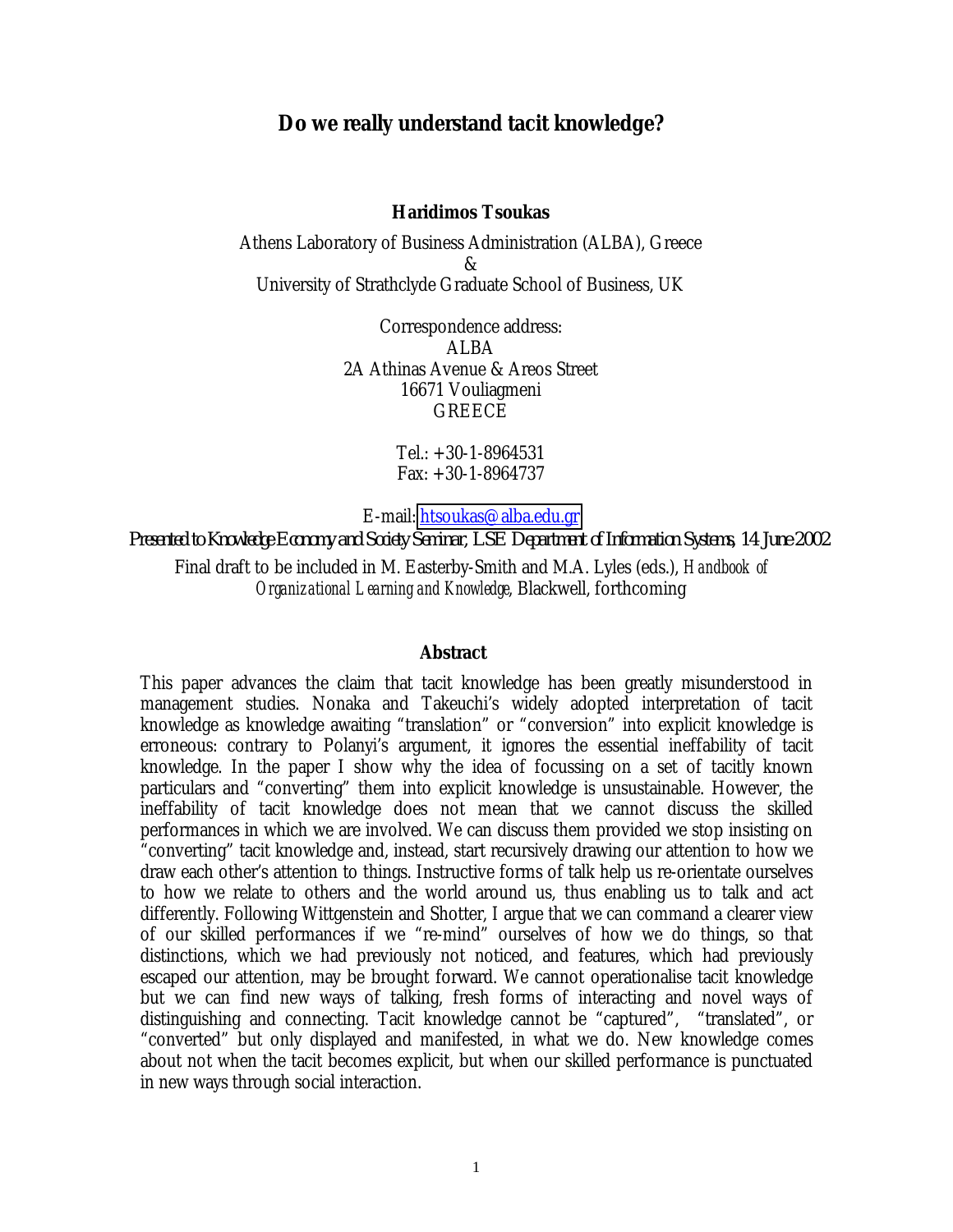"Nisi credideritis, non intelligitis" ("Unless ye believe, ye shall not understand") St Augustine (cited in Polanyi, 1962:266)

"Something that we know when no one asks us, but no longer know when we are supposed to give an account of it, is something that we need to *remind* ourselves of"

L. Wittgenstein (1953: No.89; italics in the original)

"The act of knowing includes an appraisal; and this personal coefficient, which shapes all factual knowledge, bridges in doing so the disjunction between subjectivity and objectivity". M. Polanyi (1962:17)

It is often argued that knowledge is fundamental to the functioning of late modern economies (Drucker, 1993; Stehr, 1994; Thurow, 2000). "What's new here?", a critique might ask. "Knowledge has always been implicated in the process of economic development, since anything we do, how we transform resources into products and services, crucially depends on the knowledge we have at our disposal for effecting such transformation. An ancient artisan, a medieval craftsman and his apprentices, and a modern manufacturing system all make use of knowledge: certain skills, techniques, and procedures are employed for getting things done".

What is, then, distinctly new in the contemporary so-called "knowledge economy"? Daniel Bell answered this question more than thirty years ago: theoretical (or codified) knowledge has acquired a central place in late modern societies in a way that was not the case before. Says Bell (1999:20): "[…] Knowledge has of course been necessary in the functioning of any society. What is distinctive about the post-industrial society is the change in the character of knowledge itself. What has become decisive for the organization of decisions and the direction of change is the centrality of *theoretical knowledge* – the primacy of theory over empiricism and the codification of knowledge into abstract systems of symbols that, as in any axiomatic system, can be used to illustrate many different and varied areas of experience" (italics in the original). Indeed, it is hard today to think of an industry that does not make systematic use of "theoretical knowledge". Products increasingly incorporate more and more specialised knowledge, supplied by R&D departments, universities, and consulting firms; and production processes are also increasingly based on systematic research that aims to optimise their functioning (Drucker, 1993; Mansell and When, 1998; Stehr, 1994).

Taking a historical perspective of the development of modern market economies, as Bell does, one can clearly see the change in the character of knowledge over time. To simplify, modernity has come to mistrust intuition, preferring explicitly articulated assertions; it is uncomfortable with *ad hoc* practices, opting for systematic procedures; it substitutes detached objectivity for personal commitment (MacIntyre, 1985; Toulmin, 1990; 2001). Yet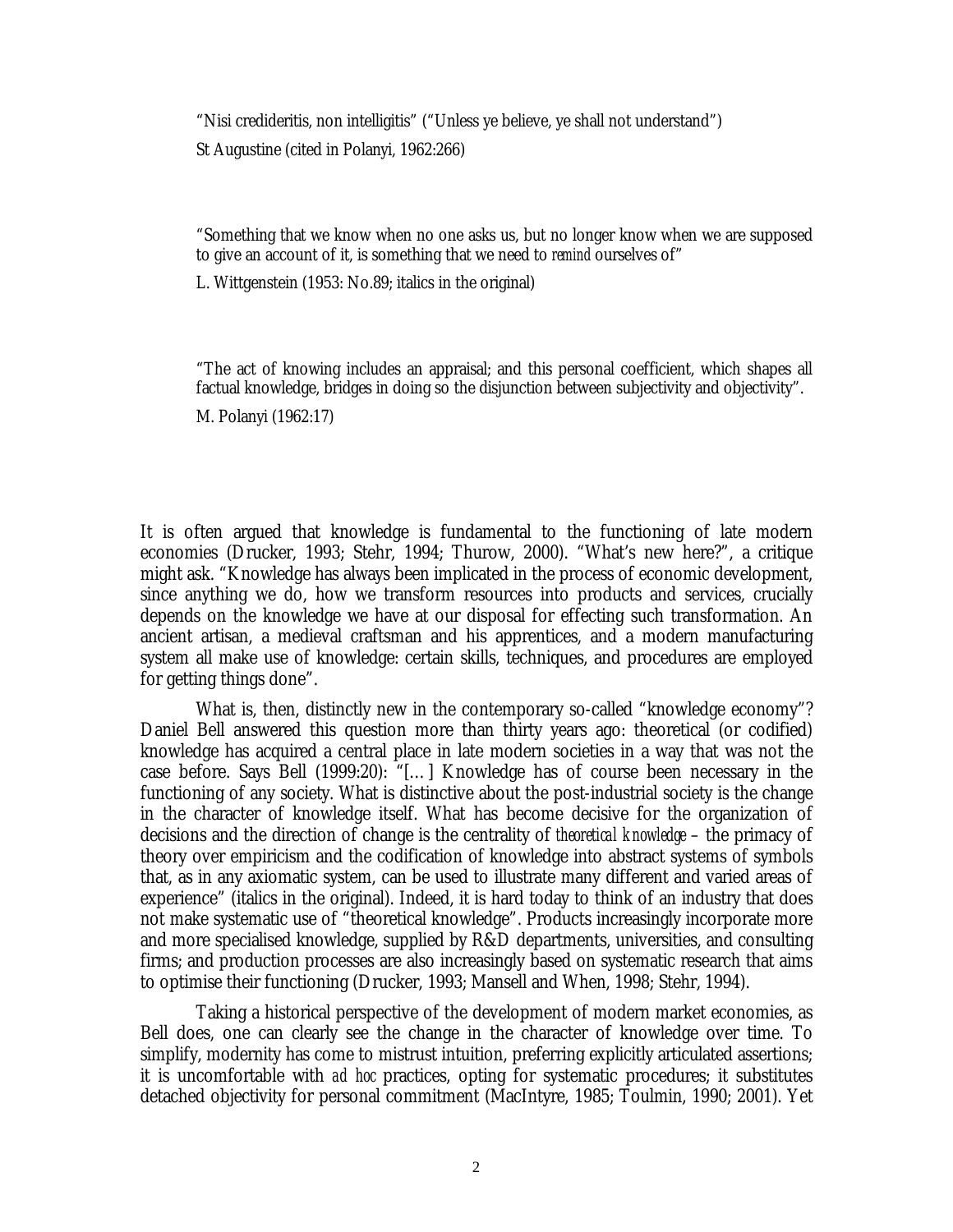if one takes a closer look at how theoretical (or codified) knowledge is actually *used* in practice, one will see the extent to which theoretical knowledge itself, far from being as objective, self-sustaining, and explicit as it is often taken to be, it is actually grounded on personal judgements and tacit commitments. Even the most theoretical form of knowledge, such as pure mathematics, cannot be a completely formalised system, since it is based for its application and development on the *skills* of mathematicians and how such skills are used in practice. To put it differently, codified knowledge necessarily contains a "personal coefficient" (Polanyi, 1962:17). Knowledge-based economies may indeed be making great use of codified forms of knowledge, but that kind of knowledge is inescapably used in a *noncodifiable* and *non-theoretical* manner.

The significance of "tacit knowledge" for the functioning of organizations has not escaped the attention of management theorists. Ever since Nonaka and Takeuchi (1995) have published their influential *The Knowledge-Creating Company*, it is nearly impossible to find a publication on organizational knowledge and knowledge management that does not make a reference to, or use the term "tacit knowledge". And quite rightly so: as common experience can verify, the knowledge people use in organizations is so practical and deeply familiar to them that when people are asked to describe how they do what they do, they often find it hard to express it in words (Ambrosini and Bowman, 2001; Cook and Yanow, 1996:442; Eraut, 2000; Nonaka and Takeuchi, 1995; Harper, 1987; Tsoukas and Vladimirou, 2001:987). Naturally, several questions arise: what is it about organizational knowledge that makes it so hard to describe? What is the significance of the tacit dimension of organizational knowledge? What are the implications of tacit knowledge for the learning and exercise of skills? If skilled knowing is tacit, how is it possible for new knowledge to emerge?

The purpose of this chapter is to explore the preceding questions. My argument will be that popular as the term "tacit knowledge" may have become in management studies, it has, on the whole, been misunderstood. By and large, tacit knowledge has been conceived in opposition to explicit knowledge, whereas it is simply its other side. As a result of such a misunderstanding, the nature of organizational knowledge and its relation to individual skills and social contexts has been inadequately understood. In this chapter I will first explore the nature of tacit knowledge by drawing primarily on Polanyi (the inventor of the term), an author who is frequently referred to but little understood. Then I will explore how Polanyi's understanding of tacit knowledge has been interpreted by Nonaka and Takeuchi, the two authors who, more than anyone else, have helped popularise the concept of "tacit knowledge" in management studies and whose interpretation has been adopted by most management authors (see for example, Ambrosini and Bowman, 2001; Baumard, 1999; Boisot, 1995; Davenport and Prusak, 1998; Devlin, 1999; Dixon, 2000; Leonard and Sensiper, 1998; Spender, 1996; von Krogh et al, 2000; for exceptions see, Brown and Duguid, 2000; Cook and Brown, 1999: 385 & 394-5; Kreiner, 1999; Tsoukas, 1996:14; 1997:830-831; Wenger, 1998:67). I will finally end this article by fleshing out the implications of tacit knowledge, properly understood, for an epistemology of organizational practice.

### **Polanyi for Beginners: A Guide**

One of the most distinguishing features of Polanyi's work is his insistence on overcoming well established dichotomies such as theoretical vs. practical knowledge, sciences vs. the humanities or, to put it differently, his determination to show the common structure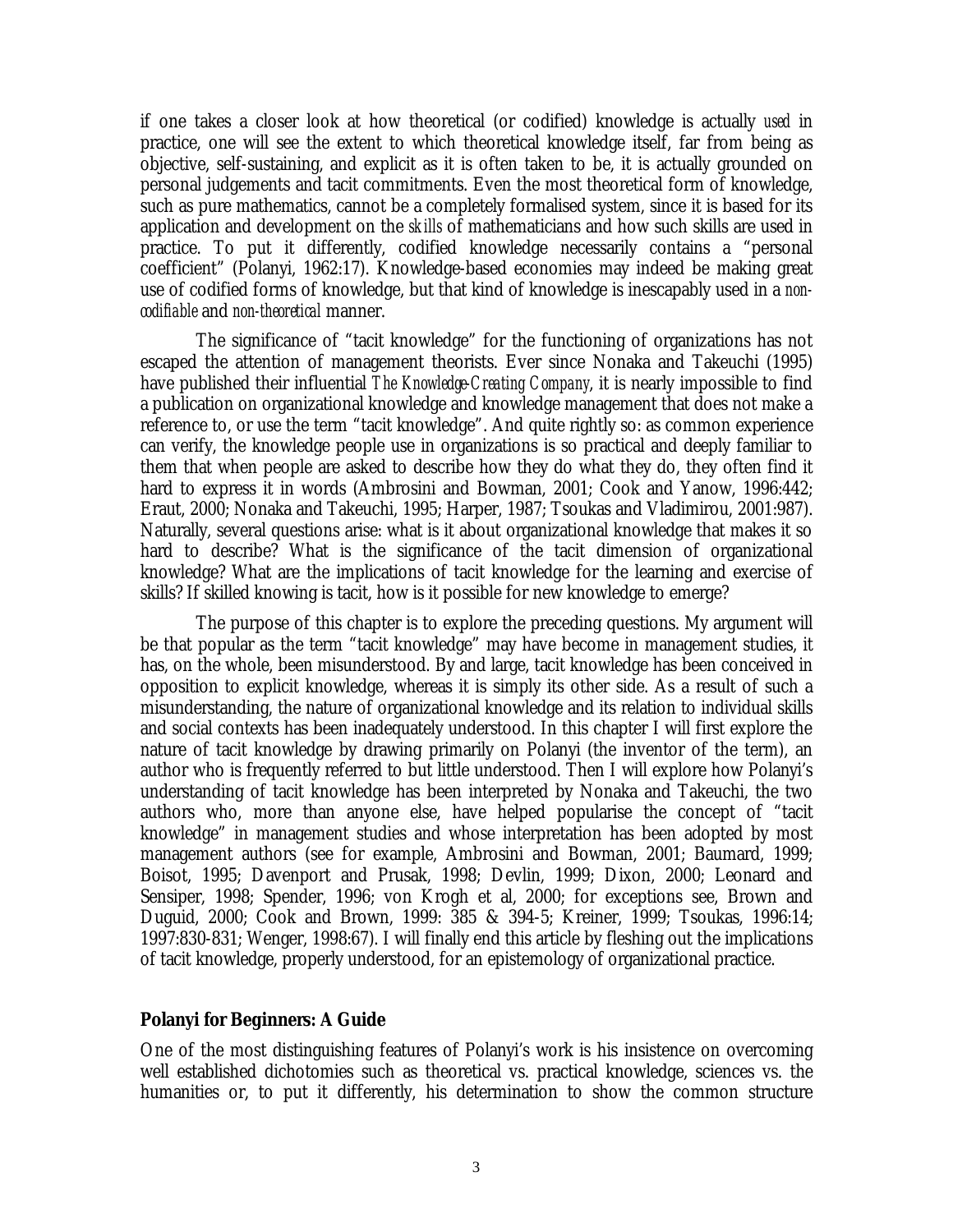underlying all kinds of knowledge. Polanyi, a chemist turned philosopher, was categorical that all knowing involves *skillful action* and that the knower necessarily participates in all acts of understanding. For him the idea that there is such a thing as "objective" knowledge, selfcontained, detached, and independent of human action, was wrong and pernicious. "*All* knowing", he insists, "is personal knowing – participation through indwelling" (Polanyi and Prosch, 1975:44; italics in the original).

Take for example, the use of geographical maps. A map is a representation of a particular territory. As an explicit representation of something else, a map is, in logical terms, not different from that of a theoretical system, or a system of rules: they all aim at enabling purposeful human action, i.e. respectively, to get from A to B, to predict, and guide behaviour. We may be very familiar with a map per se but to *use* it we need to be able to relate it to the world outside the map. More specifically, to use a map we need to be able to do three things. First, we must identify our current position in the map ("you are here"). Secondly, we must find our itinerary on the map ("we want to go to the National Museum, which is there"). And thirdly, to actually go to our destination, we must identify the itinerary by various landmarks in the landscape around us ("you get past the train station and then turn left"). In other words, a map, no matter how elaborate it is, cannot read itself; it requires the judgement of a skilled reader who will relate the map to the world through both cognitive and sensual means (Polanyi and Prosch, 1975:30; Polanyi, 1962: 18-20).

The same personal judgement is involved whenever abstract representations encounter the world of experience. We are inclined to think, for example, that Newton's laws can predict the position of a planet circling round the sun, at some future point in time, provided its current position is known. Yet this is not quite the case: Newton's laws can never do that, only *we* can. The difference is crucial. The numbers entering the relevant formulae, from which we compute the future position of a planet, are readings on our instruments – they are not given, but need to be worked out. Similarly, we check the veracity of our predictions by comparing the results of our computations with the readings of the instruments – the predicted computations will rarely coincide with the readings observed and the significance of such a discrepancy needs to be worked out, again, by us (Polanyi, 1962:19; Polanyi and Prosch, 1975:30). Notice that, like in the case of map reading, the formulae of celestial mechanics cannot apply themselves; the personal judgement of a human agent is necessarily involved in applying abstract representations to the world.

The general point to be derived from the above examples is this: insofar as a formal representation has a bearing on experience, that is the extent to which a representation encounters the world, personal judgement is called upon to make an assessment of the inescapable gap between the representation and the world encountered. Given that the map is a representation of the territory, I need to be able to match my location in the territory with its representation on the map, if I am to be successful in reaching my destination. Personal judgement cannot be prescribed by rules but relies essentially on the use of our senses (Polanyi, 1962:19; 1966:20; Polanyi and Prosch, 1975:30). To the extent this happens, the exercise of personal judgement is a skilful performance, involving both the mind and the body.

The crucial role of the body in the act of knowing has been persistently underscored by Polanyi (cf. Gill, 2000:44-50). As said earlier, the cognitive tools we use do not apply themselves; we apply them and, thus, we need to assess the extent to which our tools match aspects of the world. Insofar as our contact with the world necessarily involves our somatic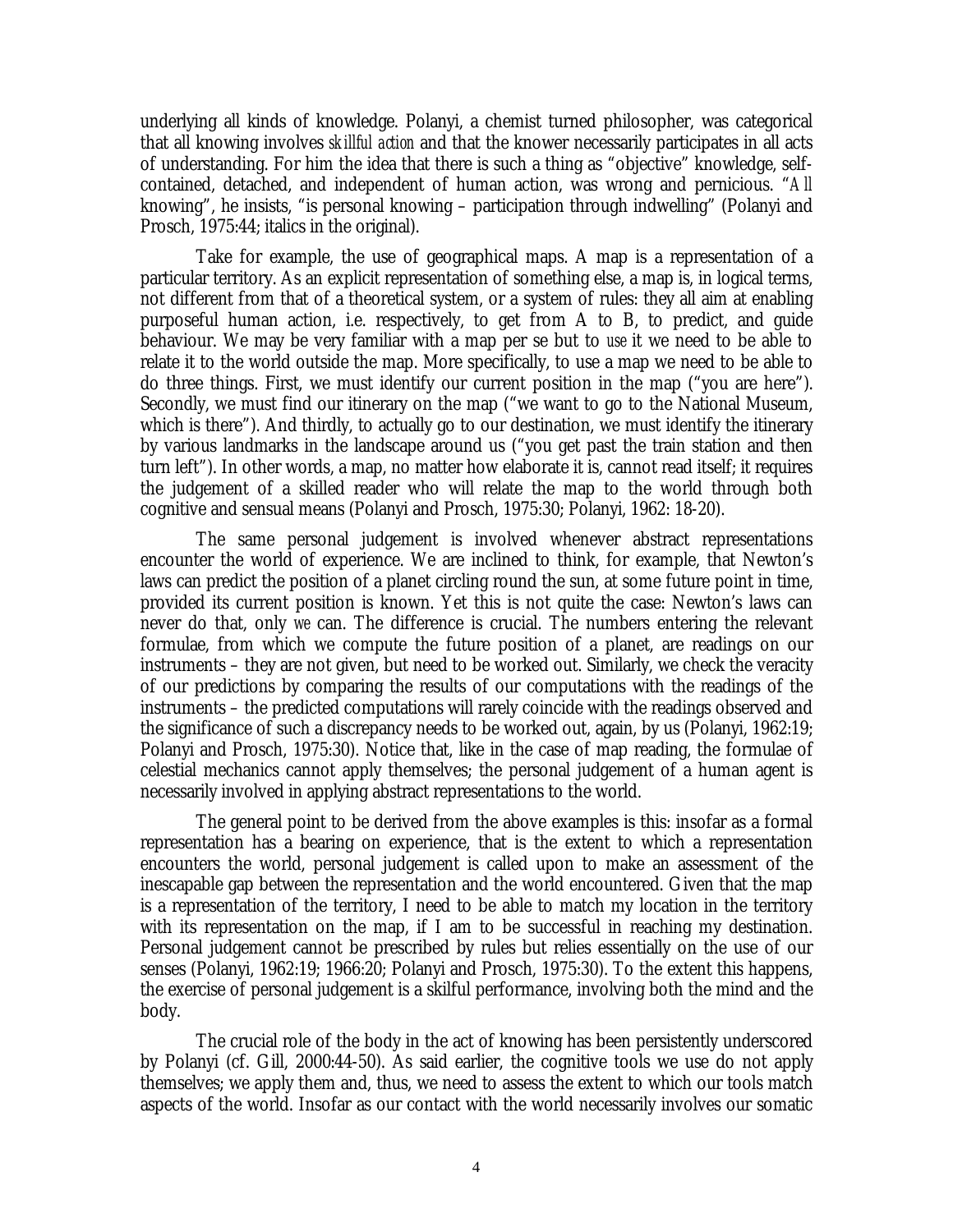equipment – "the trained delicacy of eye, ear, and touch" (Polanyi and Prosch, 1975:31)- we are engaged in the art of establishing a correspondence between the explicit formulations of our formal representations (be they maps, scientific laws or organizational rules) and the actual experience of our senses. As Polanyi (1969:147) remarks, "the way the body participates in the act of perception can be generalized further to include the bodily roots of all knowledge and thought. […] Parts of our body serve as tools for observing objects outside and for manipulating them".

If we accept that there is indeed a "personal coefficient" (Polanyi, 1962:17) in all acts of knowing, which is manifested in a skilful performance carried out by the knower, what is the structure of such a skill? What is it that enables a map-reader to make a competent use of the map to find his/her way around, a scientist to use the formulae of celestial mechanics to predict the next eclipse of the moon, and a physician to read an X-ray picture of a chest? For Polanyi the starting point towards answering this question is to acknowledge that "the aim of a skilful performance is achieved by the observance of a set of rules which are not known as such to the person following them" (Polanyi, 1962:49). A cyclist, for example, does not normally know the rule that keeps her balance, nor does a swimmer know what keeps him afloat. Interestingly, such ignorance is hardly detrimental to their effective carrying out of their respective tasks.

The cyclist keeps herself in balance by winding through a series of curvatures. One can formulate the rule explaining why she does not fall off the bicycle - "for a given angle of unbalance the curvature of each winding is inversely proportional to the square of the speed at which the cyclist is proceeding" (Polanyi, 1962:50) – but such a rule would hardly be helpful to the cyclist. Why? Partly because, as we will see below, no rule is helpful in guiding action unless it is assimilated and lapses into unconsciousness. And partly because there is a host of other particular elements to be taken into account, which are not included in this rule and, crucially, are not known by the cyclist. Skills retain an element of opacity and unspecificity; they cannot be fully accounted for in terms of their particulars, since their practitioners do not ordinarily know what those particulars are; even when they do know them, as for example in the case of topographic anatomy, they do not know how to integrate them (Polanyi, 1962: 88-90). It is one thing to learn a list of bones, arteries, nerves and viscara and quite another to know how precisely they are intertwined inside the body (*op.cit*., p.89)

How then do individuals know how to exercise their skills? In a sense they don't. "A mental effort", says Polanyi (1962:62), "has a heuristic effect: it tends to incorporate any available elements of the situation which are helpful for its purpose". Any particular elements of the situation which may help the purpose of a mental effort are selected insofar as they contribute to the performance at hand, without the performer knowing them as they would appear in themselves. The particulars are subsidiarily known insofar as they contribute to the action performed. As Polanyi (1962:62) remarks, "this is the usual process of unconscious trial and error by which *we feel our way* to success and may continue to improve on our success without specifiably knowing how we do it – for we never meet the causes of our success as identifiable things which can be described in terms of classes of which such things are members. This is how you invent a method of swimming without knowing that it consists in regulating your breath in a particular manner, or discover the principle of cycling without realizing that it consists in the adjustment of your momentary direction and velocity,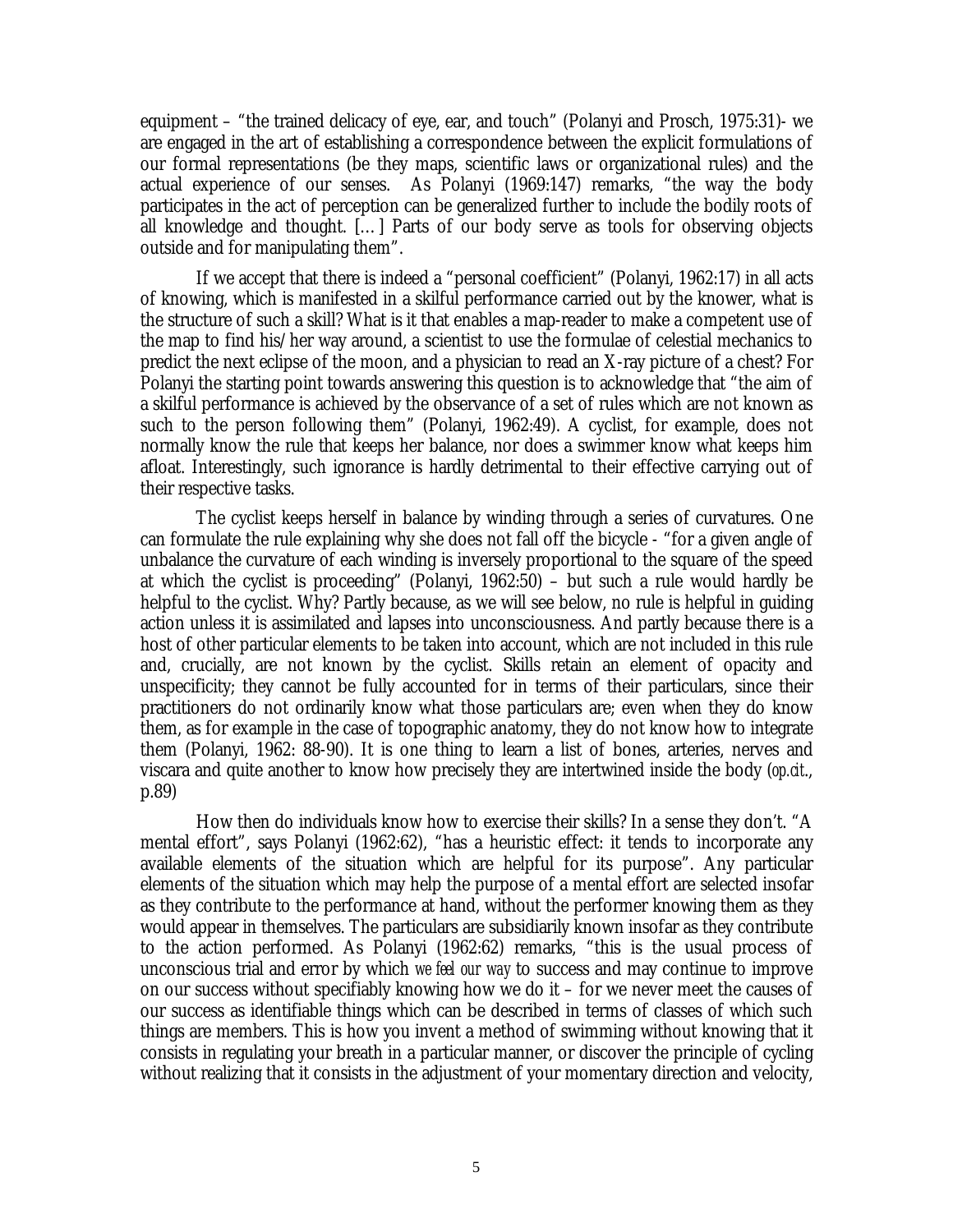so as to counteract continuously your momentary accidental unbalance" (italics in the original).

There are two different kinds of awareness in exercising a skill. When I use a hammer to drive a nail (one of Polanyi's favourite examples – see Polanyi, 1962:55; Polanyi and Prosch, 1975:33), I am aware of both the nail and the hammer but in a different way. I watch the effects of my strokes on the nail, and try to hit it as effectively as I can. Driving the nail down is the main object of my attention and I am focally aware of it. At the same time, I m also aware of the feelings in my palm of holding the hammer. But such awareness is subsidiary: the feelings of holding the hammer in my palm are not an object of my attention but an instrument of it. I watch hitting the nail by being aware of them. As Polanyi and Prosch (1975:33) remark: "I know the feelings in the palm of my hand *by relying on them for attending to the hammer hitting the nail*. I may say that I have a *subsidiary* awareness of the feelings in my hand which is merged into my *focal awareness* of my driving the nail" (italics in the original).

If the above is accepted, it means that we can be aware of certain things in a way that is quite different from focussing our attention to them. I have a subsidiary awareness of my holding the hammer in the act of focussing on hitting the nail. In being subsisiarily aware of holding a hammer I see it as having a meaning that is wiped out if I focus my attention on how I hold the hammer. Subsidiary awareness and focal awareness are mutually exclusive (Polanyi, 1962:56). If we switch our focal attention to particulars of which we had only subsidiary awareness before, their meaning is lost and the corresponding action becomes clumsy. If a pianist shifts her attention from the piece she is playing to how she moves her fingers; if a speaker focusses his attention to the grammar he is using instead of the act of speaking; or if a carpenter shifts his attention from hitting the nail to holding the hammer, they will all be confused. We must rely (to be precise, we must learn to rely) subsidiarily on particulars for attending to something else, hence our knowledge of them remains *tacit* (Polanyi, 1966:10; Winograd and Flores, 1987:32). In the context of carrying out a specific task, we come to know a set of particulars without being able to identify them. In Polanyi's (1966:4) memorable phrase, "we can know more than we can tell".

From the above it follows that tacit knowledge forms a triangle, at the three corners of which are the *subsidiary particulars*, the *focal target*, and the *knower* who links the two. It should be clear from the above that the linking of the particulars to the focal target does not happen automatically but is a result of the *act* of the knower. It is in this sense that Polanyi talks about all knowledge being *personal* and all knowing being *action*. No knowledge is possible without the integration of the subsidiaries to the focal target by a person. However, unlike explicit inference, such integration is essentially tacit and irreversible. Its tacitness was earlier discussed; its irreversible character can be seen if juxtaposed to explicit (deductive) inference, whereby one can unproblematically traverse between the premises and the conclusions. Such traversing is not possible with tacit integration: once you have learned to play the piano you cannot go back to being ignorant of how to do it. While you can certainly focus your attention on how you move your fingers, thus making your performance clumsy to the point of paralyzing it, you can always recover your ability by casting your mind forward to the music itself. With explicit inference, no such break-up and recovery are possible (Polanyi and Prosch, 1975:39-42). When, for example, you examine a legal syllogism or a mathematical proof you proceed orderly from the premises, or a sequence of logical steps, to the conclusions. You lose nothing and you recover nothing – there is complete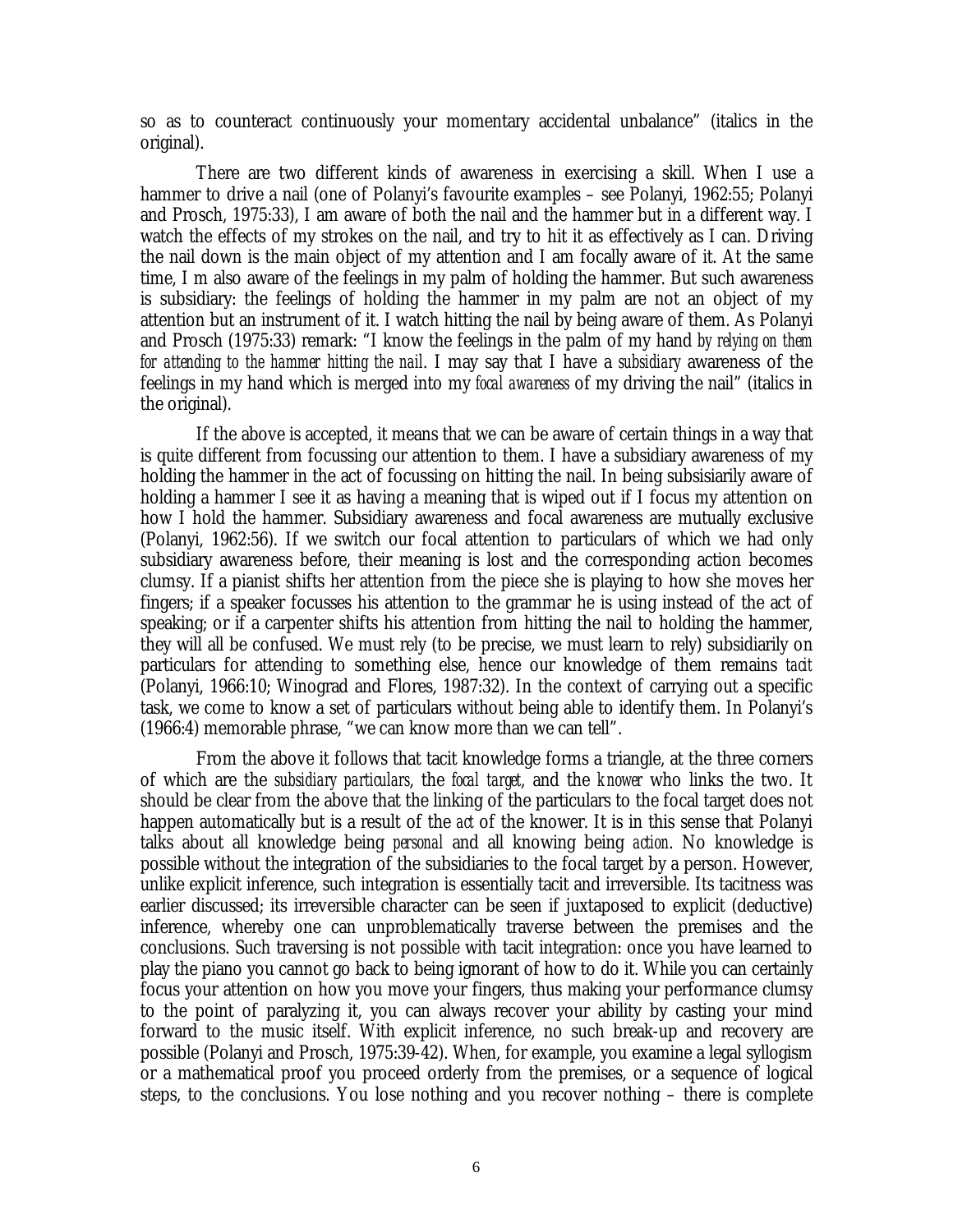reversibility. You can go back to check the veracity of each constituent statement separately and how it logically links with its adjacent statements. Such reversibility is not, however, possible with tacit integration. Shifting attention to subsidiary particulars entails the loss of the skillful engagement with the activity at hand. By focussing on a subsidiary constituent of skilful action one changes the character of the activity one is involved with. There is no reversibility in this instance.

The structure of tacit knowing has three aspects: the functional, the phenomenal and the semantic. The functional aspect consists in the *from-to* relation of particulars (or subsidiaries) to the focal target. Tacit knowing is a from-to knowing: we know the particulars by relying on our awareness of them for attending to something else. Human awareness has a "vectorial" character (Polanyi, 1969:182): it moves from subsidiary particulars to the focal target (cf. Gill, 2000:38-39). Or, in the words of Polanyi and Prosch (1975:37-8), "subsidiaries exist as such by bearing on the focus *to* which we are attending *from* them" (italics in the original). The phenomenal aspect involves the transformation of subsidiary experience into a new sensory experience. The latter appears through – it is created out of the tacit integration of subsidiary sense perceptions. Finally, the semantic aspect is the meaning of subsidiaries, which is the focal target on which they bear.

The above aspects of tacit knowing will become clearer with an example. Imagine a dentist exploring a tooth cavity with a probe. Her exploration is a from-to knowing (the functional aspect): she relies subsidiarily on her feeling of holding the probe in order to attend focally to the tip of the probe exploring the cavity. In doing so the sensation of the probe pressing on her fingers is lost and, instead, she feels the point of the probe as it touches the cavity. This is the phenomenal aspect whereby a new coherent sensory quality appears (i.e. her sense of the cavity) from the initial sense perceptions (i.e. the impact of the probe on the fingers). Finally, the probing has a semantic aspect: the dentist gets information by using the probe. That information is the meaning of her tactile experiences with the probe. As Polanyi (1966:13) argues, the dentist becomes aware of the feelings in her hand in terms of their meaning located at the tip of the probe, to which she is attending.

We engage in tacit knowing through virtually anything we do: we are normally unaware of the movement of our eye muscles when we observe, of the rules of language when we speak, of our bodily functions as we move around. Indeed, to a large extent, our daily life consists of a huge number of small details of which we tend to be focally unaware. When, however, we engage in more complex tasks, requiring even a modicum of specialised knowledge, then we face the challenge of how to assimilate the new knowledge – to interiorise it, dwell in it - in order to get things done efficiently and effectively. Polanyi gives the example of a medical student attending a course in  $\overline{X}$ -ray diagnosis of pulmonary diseases. The student is initially puzzled: "he can see in the X-ray picture of a chest only the shadows of the heart and the ribs, with a few spidery blotches between them. The experts seem to be romancing about figments of their imagination; he can see nothing that they are talking about" (Polanyi, 1962: 101).

At the early stage of his training the student has not assimilated the relevant knowledge; unlike the dentist with the probe, he cannot yet use it as a tool to carry out a diagnosis. The student, at this stage, is a remove from the diagnostic task as such: he cannot think about it directly; he rather needs to think about the relevant radiological knowledge first. If he perseveres with his training, however, "he will gradually forget about the ribs and begin to see the lungs. And eventually, if he perseveres intelligently, a rich panorama of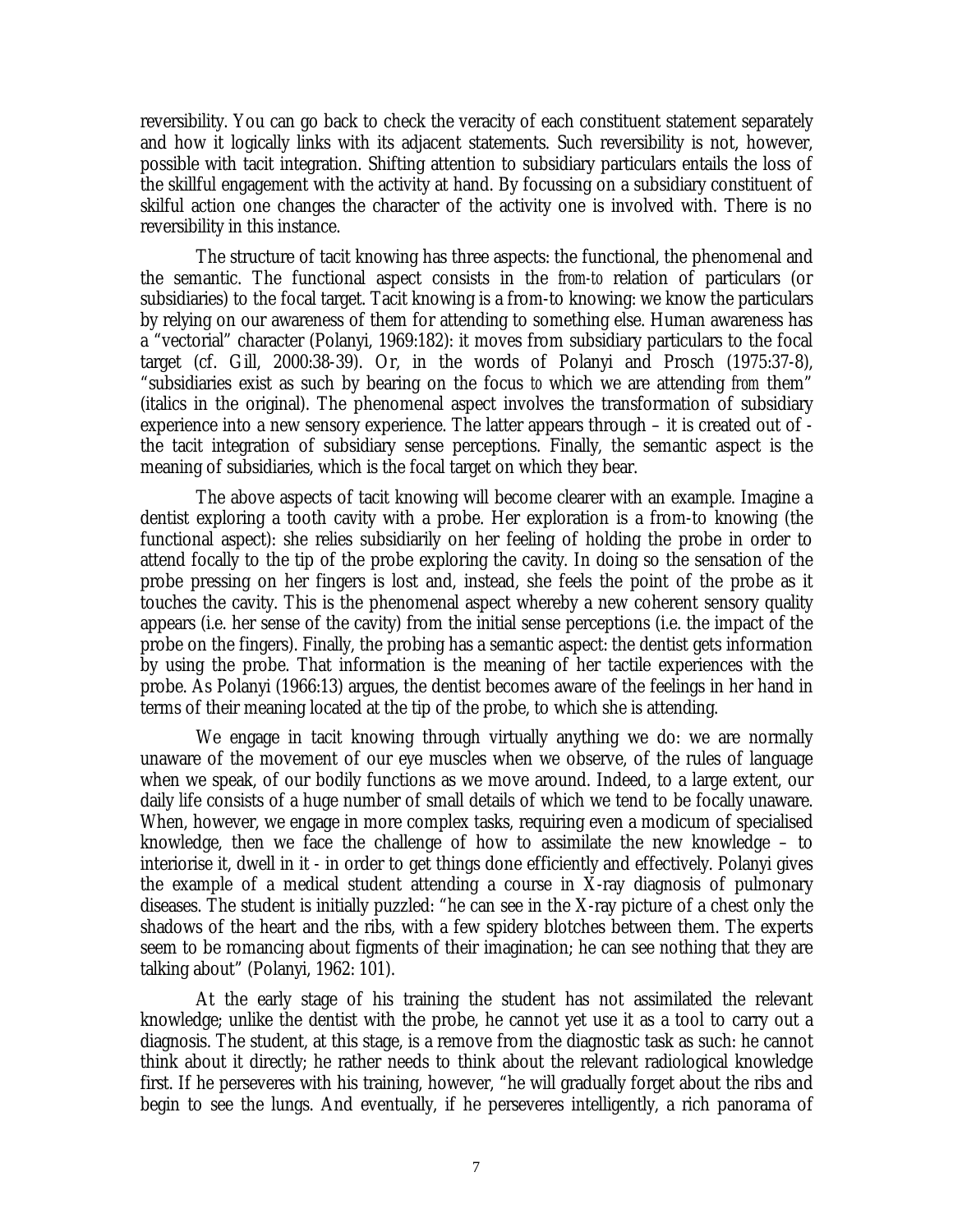significant details will be revealed to him: of physiological variations and pathological changes, of scars, of chronic infections and signs of acute disease. He has entered a new world" (Polanyi, 1962:101).

We see here an excellent illustration of the structure of tacit knowledge. The student has now interiorised the new radiological knowledge; the latter has become tacit knowledge, of which he is subsidiarily aware while attending to the X-ray itself. Radiological knowledge exists now not as something unfamiliar which needs to be learned and assimilated before a diagnosis can take place, but as a set of particulars – subsidiaries – which exist as such by bearing on the X-ray (the focus) *to* which the student is attending *from* them. Insofar as this happens, a phenomenal transformation has taken place: the heart, the ribs and the spidery blotches gradually disappear and, instead, a new sensory experience appears – the X-ray is no longer a collection of fragmented radiological images of bodily organs, but a representation of a chest full of meaningful connections. Thus, as well as having functional and phenomenal aspects, tacit knowledge has a semantic aspect: the X-ray conveys information to an appropriately skilled observer. The meaning of the radiological knowledge, subsidiarily known and drawn upon by the student, is the diagnostic information he receives from the Xray: it tells him what it is that he is observing by using that knowledge.

It should be clear from the above that for Polanyi, from a gnosiological point of view, there is no difference whatsoever between tangible things like probes, sticks, or hammers on the one hand, and intangible constructions such as radiological, linguistic, or cultural knowledge on the other – they are all *tools* enabling a skilled user to get things done. To use a tool properly we need to assimilate it and dwell in it. In Polanyi's (1969:148) words, "we may say that when we learn to use language, or a probe, or a tool, and thus make ourselves aware of these things as we are our body, we *interiorize* these things and *make ourselves dwell in them*" (italics in the original). The notion of *indwelling* is crucial for Polanyi and turns up several times in his writings. It is only when we dwell in the tools we use, make them extensions of our own body, that we amplify the powers of our body and shift outwards the points at which we make contact with the world outside (Polanyi, 1962:59; 1969:148; Polanyi and Prosch, 1975:37). Otherwise our use of tools will be clumsy and will get in the way of getting things done.

For a tool to be unproblematically used it must not be the object of our focal awareness; it rather needs to become an instrument through which we act - of which we are subsidiarily aware – not an object of attention. To dwell in a tool implies that one *uncritically* accepts it, is unconsciously committed to it. Such uncritical commitment is a necessary presupposition for using the tool effectively and, as such, cannot be asserted. Presuppositions cannot be asserted, says Polanyi (1962:60), "for assertion[s] can be made only *within* a framework with which we have identified ourselves for the time being; as they are themselves our ultimate framework, they are essentially inarticulable" (italics in the original).

The interiorisation of a tool – its instrumentalisation in the service of a purpose – is beneficial to its user for it enables him/her to acquire new experiences and carry out more competently the task at hand (Dreyfus and Dreyfus, 2000). Compare, for example, one who learns driving a car to one who is an accomplished driver. The former may have learned how to change gear and to use the break and the accelerator but cannot, yet, integrate those individual skills – he has not constructed a coherent perception of driving, the phenomeal transformation has not taken place yet. At the early stage, the driver is conscious of what he needs to do and feels the impact of the pedals on his foot and the gear stick on his palm; he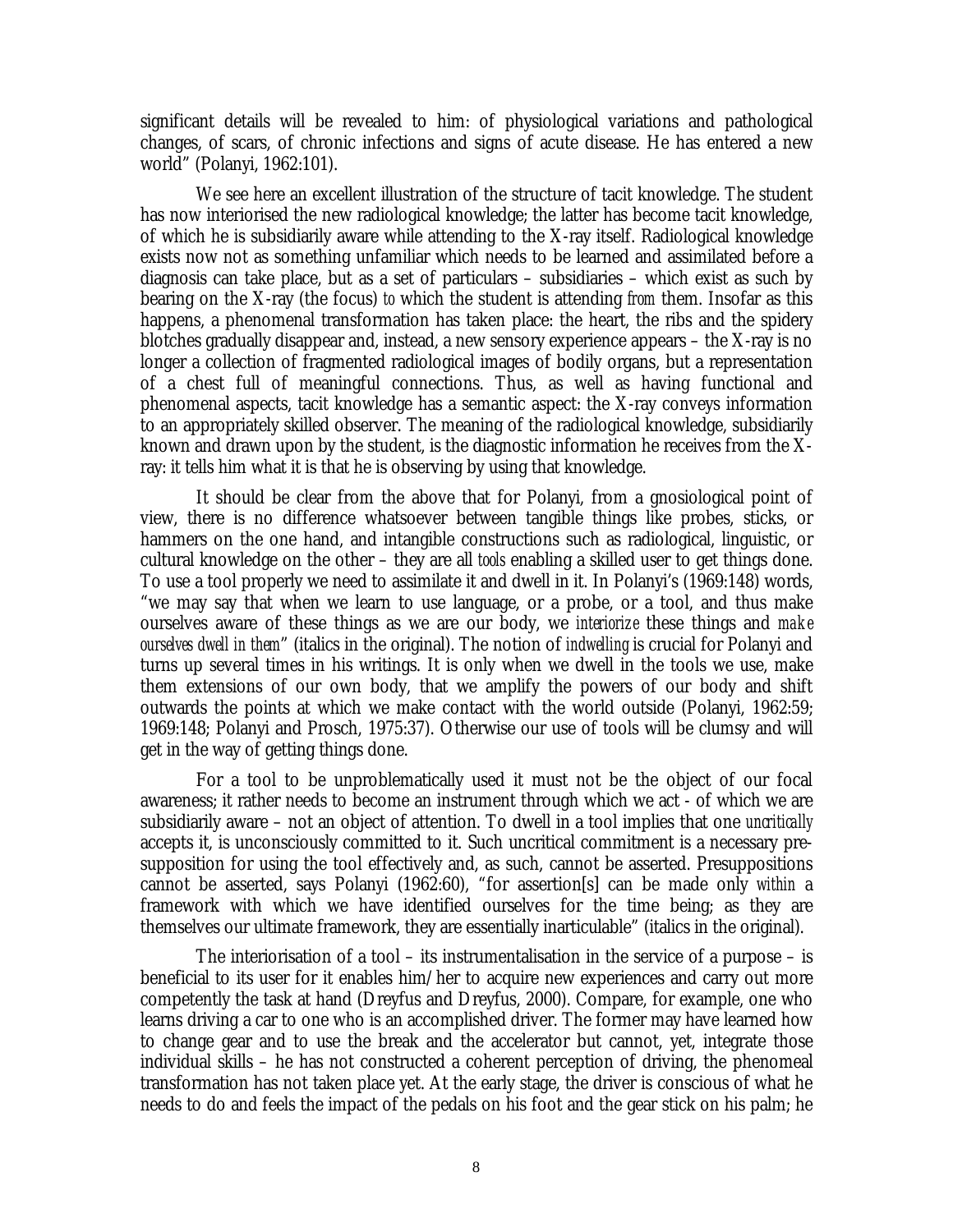has not learned to unconsciously correlate the performance of the car with the specific bodily actions he undertakes as a driver. The experienced driver, by contrast, is unconscious of the actions by which she drives – car instruments are tools whose use she has mastered, that is interiorised, and is therefore able to use them for the purpose of driving. By becoming unconscious of certain actions, the experienced driver expands the domain of experiences she can concentrate on as a driver (i.e. principally road conditions and other drivers' behaviour).

The more general point to be derived from the preceding examples is formulated by Polanyi (1962:61) as follows: "we may say […] that by the effort by which I concentrate on my chosen plane of operation I succeed in absorbing all the elements of the situation of which I might otherwise be aware in themselves, so that I become aware of them now in terms of the operational results achieved through their use". This is important because we get things done, we achieve competence, by becoming unaware of how we do so. Of course one can take an interest in, and learn a great deal about, the gearbox and the acceleration mechanism but, to be able to drive, such knowledge needs to lapse into unconsciousness. "This lapse into unconsciousness", remarks Polanyi (1962:62), "is accompanied by a newly acquired consciousness of the experiences in question, on the operational plane. It is misleading, therefore, to describe this as the mere result of repetition; it is a structural change achieved by a repeated mental effort aiming at the instrumentalization of certain things and actions in the service of some purpose".

Notice that, for Polanyi, the shrinking of consciousness of certain things is, in the context of action, necessarily connected with the expansion of consciousness of other things. Particulars such as "changing gear" and "pressing the accelerator" are subsidiarily known, as the driver concentrates on the act of driving. Knowing something, then, is always a contextual issue and fundamentally connected to action (the "operational plane"). My knowledge of gears is in the context of driving, and it is only in such a context that I am subsidiarily aware of that knowledge. If, however, I was a car mechanic, gears would constitute my focus of attention, rather than being an assimilated particular. Knowledge has, therefore, a *recursive* form: given a certain context, we blackbox – assimilate, interiorise, instrumentalise – certain things in order to concentrate – focus - on others. In another context, and at another level of analysis (cf. Bateson, 1979:43), we can open up some of the previously blackboxed issues and focus our attention to them. In theory this is an endless process, although in practice there are institutional and practical limits to it. In this way we can, to some extent, 'vertically integrate' our knowledge, although, as said earlier, what pieces of knowledge we *use* depends, at any point in time, on context. If the driver happens to be a car mechanic as well as an engineer he will have acquired three different bodies of knowledge, each having a different degree of abstraction, which, taken together, give his knowledge depth and make him a sophisticated driver (cf. Harper, 1987:33). How, however, he draws on each one of them – that is, what is focally and what is subsidiarily known depends on the context-in-use. Moreover, each one of these bodies of knowledge stands on its own, and cannot be reduced to any of the others. The practical knowledge I have of my car cannot be replaced by the theoretical knowledge of an engineer; the practical knowledge I have of my own body cannot be replaced by the theoretical knowledge of a physician (cf. Polanyi, 1966:20). In the social world, specialist, abstract, theoretical knowledge is necessarily refracted through the "lifeworld" – the taken-for-granted assumptions by means of which human beings organize their experience, knowledge, and transactions with the world (cf. Bruner, 1990:35).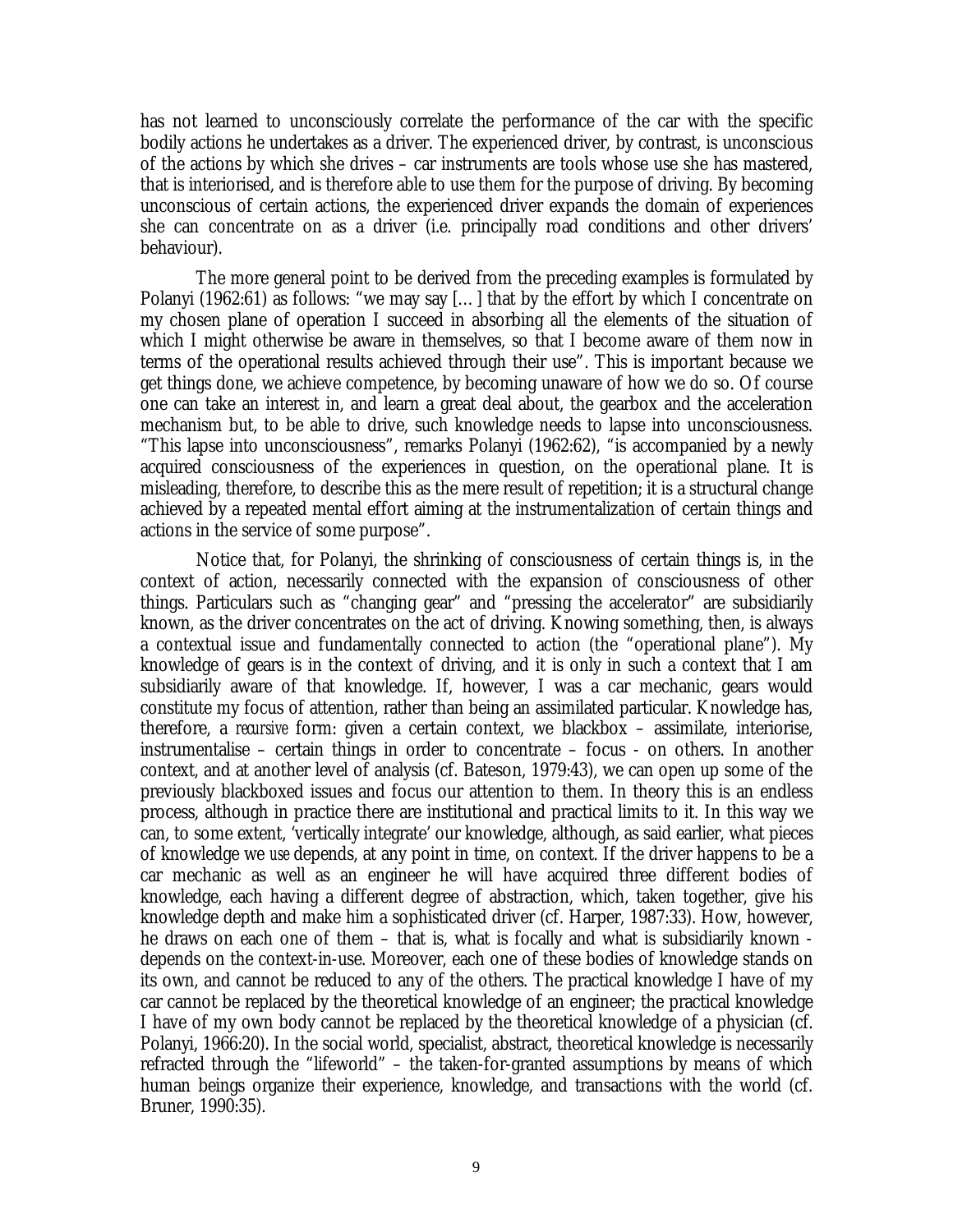### **The appropriation of "tacit knowledge" in management studies: The great misunderstanding**

As was mentioned in the introductory section of this paper, "tacit knowledge" has become very popular in management studies since the middle 1990s, to a large extent, due to the publication of Nonaka and Takeuchi's (1995) *The Knowledge-Creating Company*. The cornerstone of Nonaka and Takeuchi's theory for organizational knowledge is the notion of "knowledge conversion" – how tacit knowledge is "converted" to explicit knowledge, and vice versa. As the authors argue, "our dynamic model of knowledge creation is anchored to a critical assumption that human knowledge is created and expanded through social interaction between tacit knowledge and explicit knowledge. We shall call this interaction "knowledge conversion"" (Nonaka and Takeuchi, 1995:61).

Nonaka and Takeuchi distinguish four modes of knowledge conversion: from tacit knowledge to tacit knowledge (socialization); from tacit knowledge to explicit knowledge (externalization); from explicit knowledge to explicit knowledge (combination); and from explicit knowledge to tacit knowledge (internalization). Tacit knowledge is converted to tacit knowledge through observation, imitation and practice, in those cases where an apprentice learns from a master. Tacit knowledge is converted to explicit knowledge when it is articulated and it takes the form of concepts, models, hypotheses, metaphors, and analogies. Explicit knowledge is converted to explicit knowledge when different bodies of explicit knowledge are combined. And explicit knowledge is converted into tacit knowledge when it is first verbalised and then absorbed, internalised by the individuals involved.

The organizational knowledge-creation process proceeds in cycles (in a spiral-like fashion), with each cycle consisting of five phases: the sharing of tacit knowledge among the members of a team; the creation of concepts whereby a team articulates its commonly shared mental model; the justification of concepts in terms of the overall organizational purposes and objectives; the building of an archetype which is a tangible manifestation of the justified concept; and the cross-leveling of knowledge, whereby a new cycle of knowledge creation may be created elsewhere (or even outside of) the organization.

To illustrate their theory, Nonaka and Takeuchi describe the product development process of Matsushita's Home Bakery, the first fully automated bread-making machine for home use, which was introduced to the Japanese market in 1987. There were three cycles in the relevant knowledge-creation process, with each cycle starting in order to either remove the weaknesses of the previous one or improve upon its outcome. The first cycle ended with the assemblage of a prototype which, however, was not up to the design team's standards regarding the quality of bread it produced. This triggered the second cycle which started when Ikuko Tanaka, a software developer, took an apprenticeship with a master baker at the Osaka International Hotel. Her purpose was to learn how to knead bread dough properly in order to "convert" later this know-how into particular design features of the bread-making machine under development. Following this, the third cycle came into operation whereby the commercialization team, consisting of people drawn from the manufacturing and marketing sections, further improved the prototype that came out of the second cycle, and made it a commercially viable product.

To obtain a better insight into what Nonaka and Takeuchi mean by "tacit knowledge" and how it is related to "explicit knowledge", it is worth zooming into their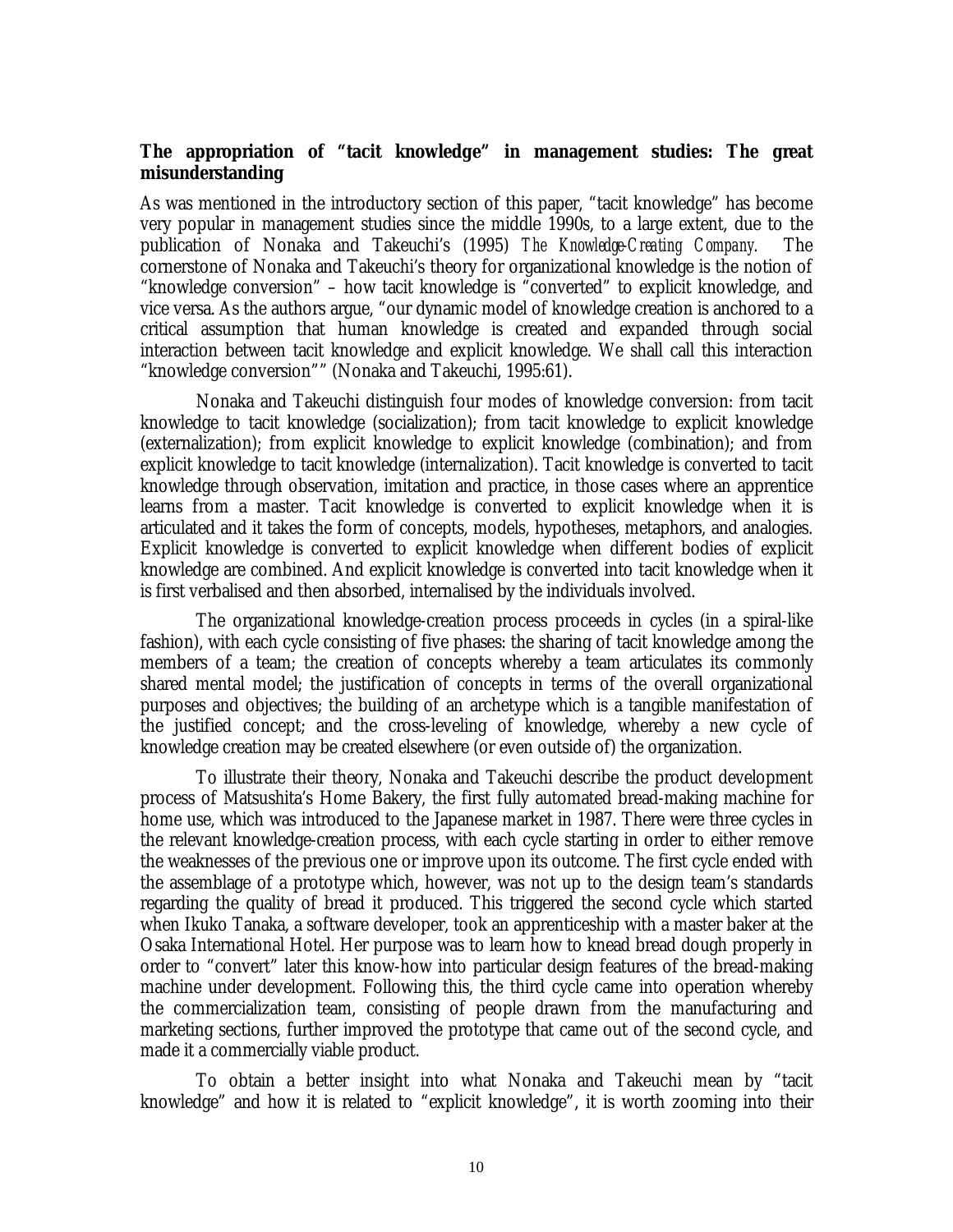description of the second cycle of the knowledge-creation process, since this is the cycle most relevant to the acquisition and "conversion" of tacit knowledge. In the section below I quote in full the authors' description of this cycle (references and figures have been omitted) (see Nonaka and Takeuchi: 1995:103-106).

### **A Case Study: The Second Cycle of the Home Bakery Spiral**

"The second cycle began with a software developer, Ikuko Tanaka, sharing the tacit knowledge of a master baker in order to learn his kneading skill. A master baker learns the art of kneading, a critical step in bread making, following years of experience. However, such expertise is difficult to articulate in words. To capture this tacit knowledge, which usually takes a lot of imitation and practice to master, Tanaka proposed a creative solution. Why not train with the head baker at Osaka International Hotel, which had a reputation for making the best bread in Osaka, to study the kneading techniques? Tanaka learned her kneading skills through observation, imitation, and practice. She recalled:

At first, everything was a surprise. After repeated failures, I began to ask where the master and I differed. I don't think one can understand or learn this skill without actually doing it. His bread and mine [came out] quite different even though we used the same materials. I asked why our products were so different and tried to reflect the difference in our skill of kneading.

"Even at this stage, neither the head baker nor Tanaka was able to articulate knowledge in any systematic fashion. Because their tacit knowledge never became explicit, others within Matsushita were left puzzled. Consequently, engineers were also brought to the hotel and allowed to knead and bake bread to improve their understanding of the process. Sano, the division chief, noted, "If the craftsmen cannot explain their skills, then the engineers should become craftsmen."

"Not being an engineer, Tanaka could not devise mechanical specifications. However, she was able to transfer her knowledge to the engineers by using the phrase "twisting stretch" to provide a rough image of kneading, and by suggesting the strength and speed of the propeller to be used in kneading. She would simply say, "Make the propeller move stronger", or "Move it faster". Then the engineers would adjust the machine specifications. Such a trial-and-error process continued for several months.

"Her request for a "twisting stretch" movement was interpreted by the engineers and resulted in the addition inside the case of special ribs that held back the dough when the propeller turned so that the dough could be stretched. After a year of trial and error and working closely with other engineers, the team came up with product specifications that successfully reproduced the head baker's stretching technique and the quality of bread Tanaka had learned to make at the hotel. The team then materialized this concept, putting it together into a manual, and embodied it in the product. […]

"In the second cycle, the team had to resolve the problem of getting the machine to knead dough correctly. To solve the kneading problem, Ikuko Tanaka apprenticed herself with the head baker of the Osaka International Hotel. There she learned the skill through *socialization*, observing and imitating the head baker, rather than through reading memos or manuals. She then translated the kneading skill into explicit knowledge. The knowledge was *externalized* by *creating the concept of "twisting stretch".* In addition, she *externalized* this knowledge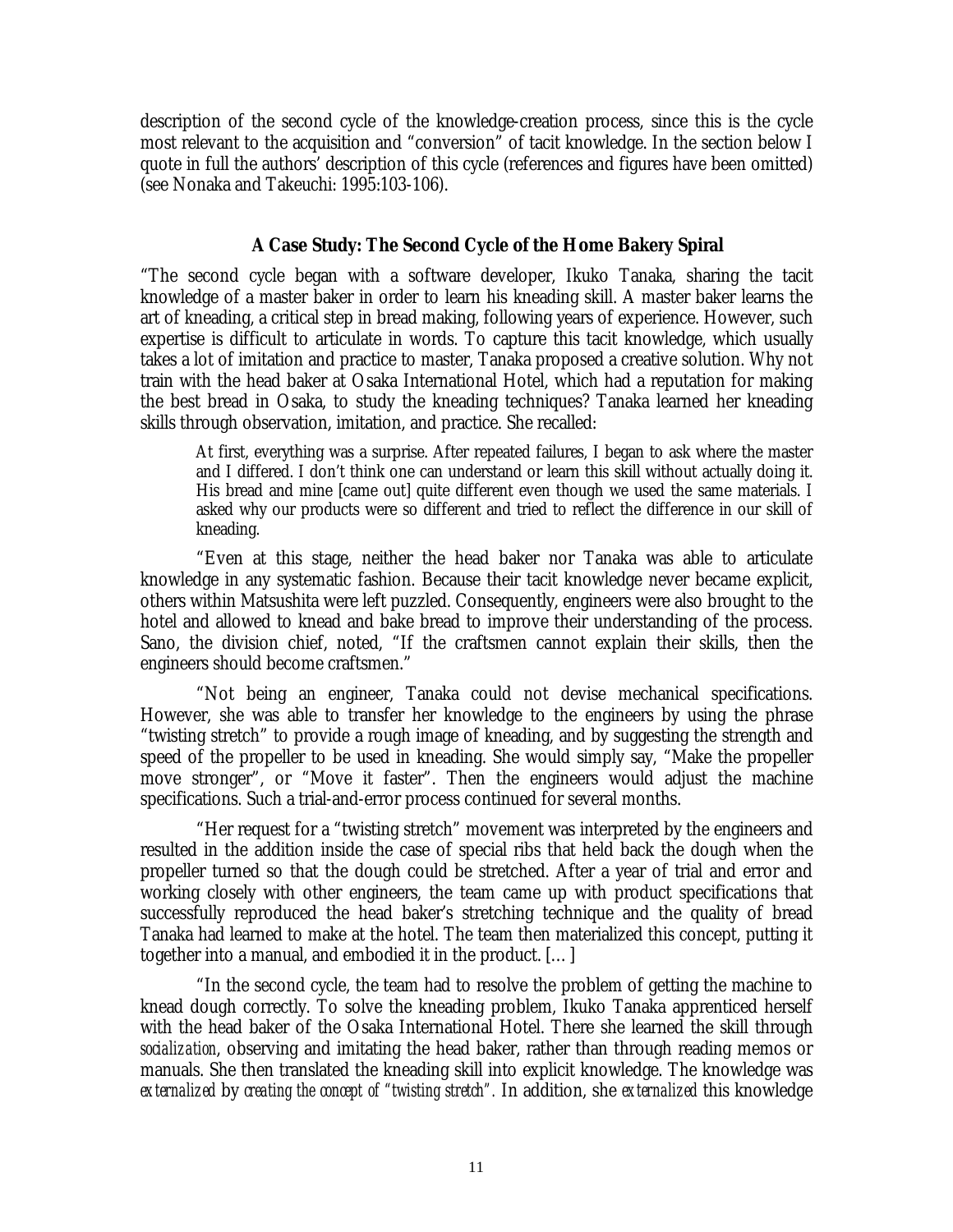by expressing the movements required for the kneading propeller, using phrases like "more slowly" or "more strongly". For those who had never touched dough before, understanding the kneading skill was so difficult that engineers had to *share experiences* by spending hours at the baker to experience the touch of the dough. Tacit knowledge was *externalized* by lining special ribs inside the dough case. *Combination* took place when the "twisting stretch" concept and the technological knowledge of the engineers came together to produce a prototype of Home Bakery. Once the prototype was *justified* against the concept of "Rich," the development moved into the third cycle." (italics in the original; Nonaka and Takeuchi, 1995:103-106)

### **How should we understand tacit knowledge?**

The preceding account of tacit knowledge has very little in common with that of Polanyi. Nonaka and Takeuchi assume that tacit knowledge is knowledge-not-yet-articulated: a set of rules incorporated in the activity an actor is involved, which is a matter of time for him/her to first learn and then formulate. The authors seem to think that what Tanaka learned through her apprenticeship with the master baker can be ultimately crystallized in a set of propositional 'if-then' statements (Tsoukas, 1998:44-48), or what Oakeshott (1991:12-15) calls "technical knowledge" and Ryle (1963:28-32) "knowing that". In that sense, the tacit knowledge involved in kneading that Tanaka picked up through her apprenticeship – in Oakeshott's (1991:12-15) terms, the "practical knowledge" of kneading, and in Ryle's (1963:28-32) terms, "knowing how" to knead -, the sort of knowledge that exists only *in use* and cannot be formulated in rules, is equivalent to the set of statements that articulate it, namely it is equivalent to technical knowledge.

Tacit knowledge is thought to have the structure of a syllogism and as such can be reversed and, therefore, even mechanized (cf. Polanyi and Prosch, 1975:40). What Tanaka was missing, the authors imply, were the premises of the syllogism, which she acquired through her sustained apprenticeship. Once they have been learned, it was a matter of time before she could put them together and arrive at the conclusion that "twisting stretch" and "the [right] movements required for the kneading propeller" (Nonaka and Takeuchi, 1995:103-106) were what was required for designing the right bread-making machine.

However, although Nonaka and Takeuchi acknowledge that Tanaka's apprenticeship was necessary because "the art of kneading" (Nonaka and Takeuchi, 1995:103) could not be imparted in any other way (e.g. "through reading memos and manuals", *op.cit*., p.105), they view her apprenticeship as merely an alternative mechanism of transferring knowledge. In terms of content, knowledge acquired through apprenticeship is not thought to be qualitatively different from knowledge acquired through reading manuals, since in both cases the content of knowledge can be articulated and formulated in rules – only the manner of its appropriation differs. The mechanism of knowledge acquisition may be different, but the result is the same.

The "conduit metaphor of communication" (Lakoff, 1995:116; Reddy, 1979; Tsoukas, 1997) that underlies Nonaka and Takeuchi's perspective – the view of ideas as objects which can be extracted from people and transmitted to others over a conduit – reduces practical knowledge to technical knowledge (cf. Costelloe, 1998:325-326). However, while clearly Tanaka learned a technique during her apprenticeship, she acquired much more than technical knowledge, without even realising it: she learned to make bread in a way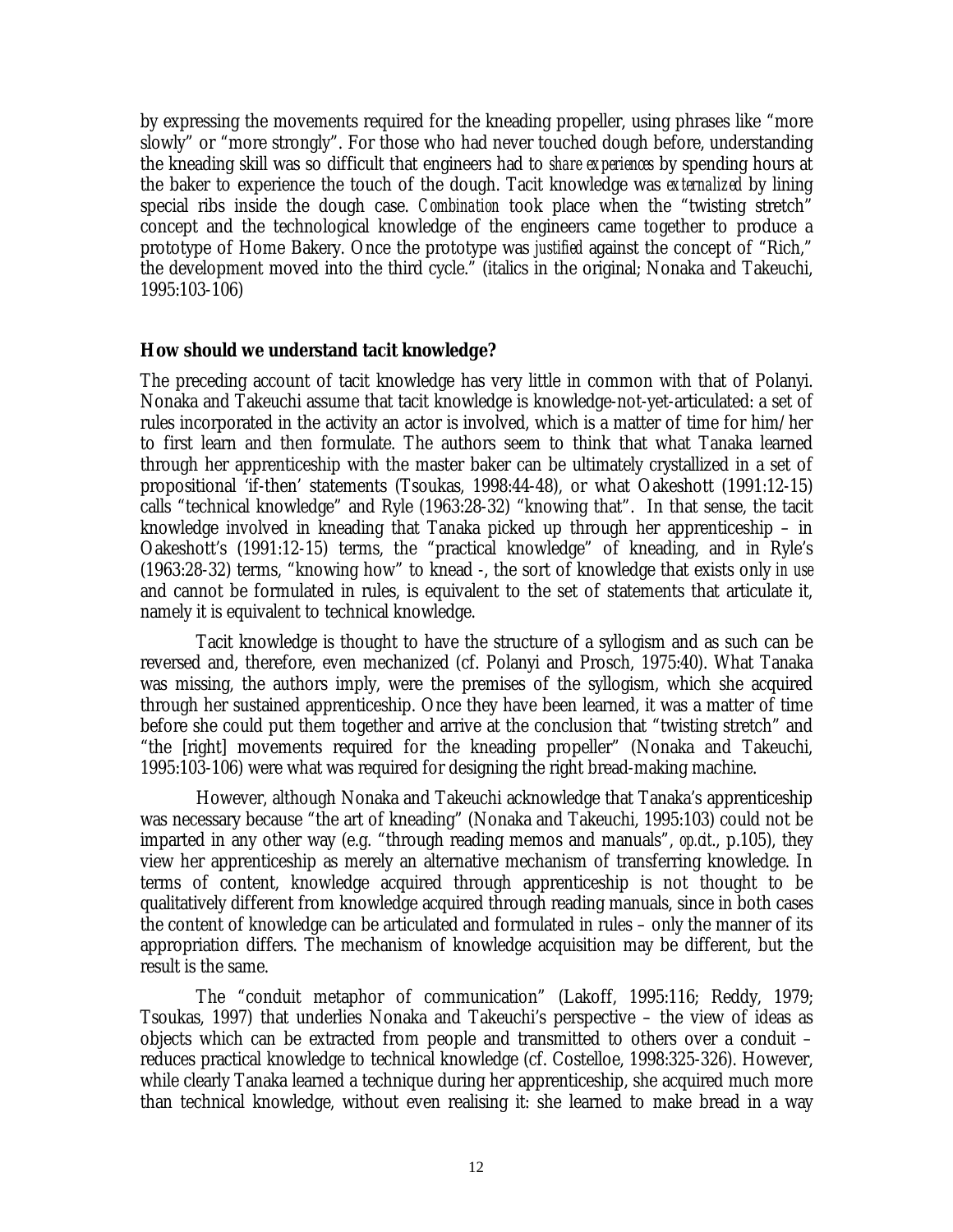which cannot be formulated in propositions but only manifested in her work. To treat practical (or tacit) knowledge as having a precisely definable content, which is initially located in the head of the practitioner and then "translated" (Nonaka and Takeuchi, 1995:105) into explicit knowledge, is to reduce what is known to what is articulable, thus impoverishing the notion of practical knowledge. As Oakeshott (1991:15) remarks, "a pianist acquires artistry as well as technique, a chess-player style and insight into the game as well as a knowledge of the moves, and a scientist acquires (among other things) the sort of judgement which tells him when his technique is leading him astray and the connoisseurship which enables him to distinguish the profitable from the unprofitable directions to explore".

As should be clear from the preceding section, by viewing all knowing as essentially "personal knowing" (Polanyi, 1962:49), Polanyi highlights the skilled performance that all acts of knowing require: the actor does not know all the rules he/she follows in the activity he/she is involved. Like Oakeshott (1991), Polanyi (1962:50) notes that "rules of art can be useful, but they do not determine the practice of an art; they are maxims, which can serve as a guide to an art only if they can be integrated into the practical knowledge of the art. They cannot replace that knowledge". It is precisely because what needs to be known cannot be specified in detail that the relevant knowledge must be passed from master to apprentice. "To learn by example", says Polanyi (1962:53), "is to submit to authority. You follow your master because you trust his manner of doing things even when you cannot analyse and account in detail for its effectiveness. By watching the master and emulating his efforts in the presence of his example, the apprentice unconsciously picks up the rules of the art, including those which are not explicitly known to the master himself. These hidden rules can be assimilated only by a person who surrenders himself to that extent uncritically to the imitation of another".

Like Polanyi's medical student discussed earlier, Tanaka was initially puzzled by what the master baker was doing – "at first, everything was a surprise" (Nonaka and Takeuchi, 1995:104), as she put it. Her "repeated failures" (*op.cit*., p.104) were due not to lack of knowledge as such, but due to not having interiorised – dwelled in – the relevant knowledge yet. When, through practice, she begun to assimilate the knowledge involved in kneading bread – namely, when she became subsidiarily aware of how she was kneading - she could, subsequently, turn her focal awareness to the task at had: *kneading* bread, as opposed to imitating the master. Knowledge now became a tool to be tacitly known and uncritically used in the service of an objective. 'Kneading bread' ceased to be an object of focal awareness and became an instrument for actually kneading bread – a subsidiarily known tool for getting things done (Winograd and Flores, 1987:27-37). For Tanaka to "convert" her kneading skill into explicit knowledge, she would need to focus her attention on her subsidiary knowledge, thereby becoming focally aware of it. In that event, however, she would no longer be engaged in the same activity, namely bread kneading, but in the activity of thinking about bread kneading, which is a different matter. The particulars of her skill are "logically unspecifiable" (Polanyi, 1962:56), in the sense that their specification would logically contradict and practically paralyse what is implied in the carrying out of the performance at hand.

Of course, one might acknowledge this and still insist, along with Ambrosini and Bowman (2001) and Eraut (2000), that Tanaka could, *ex post facto*, reflect on her kneading skill, in the context of discussing bread-kneading with her colleagues – the engineers -, and articulate it into explicit knowledge. But this would be an erroneous claim to make for, in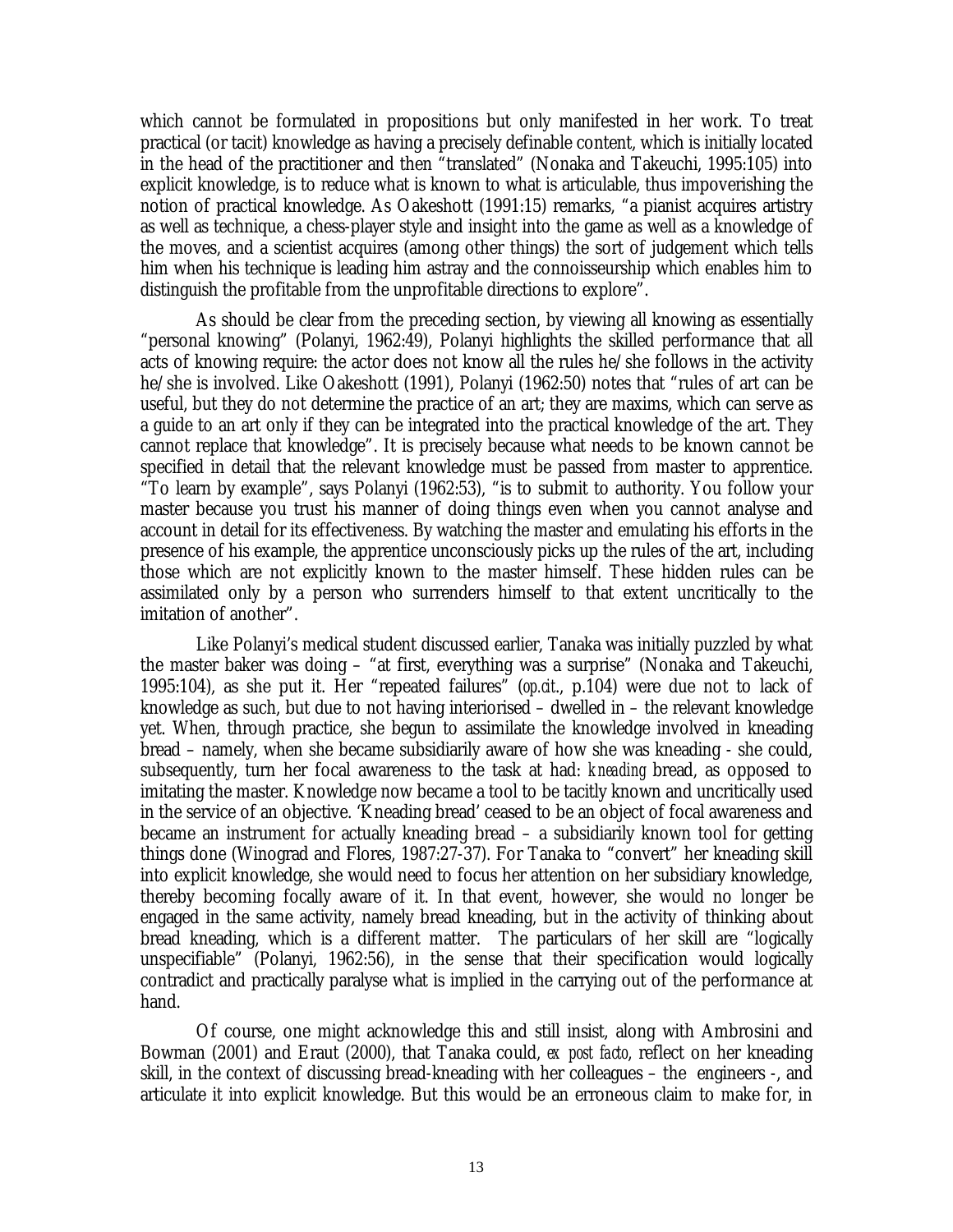such an event, she would no longer be describing her kneading skill *in toto* but only its technical part: that which is possible to articulate in rules, principles, maxims - in short, in propositions. What she has to say about the "ineffable" (Polanyi, 1962: 87-95) part of her skill, that which is tacitly known, she has said already in the bread she kneads and cannot put it in words (cf. Oakeshott, 1991:14; Janik, 1992:37). As Polanyi so perceptively argued, you cannot view subsidiary particulars as they allegedly are in themselves for they exist always in conjunction with the focus to which you attend from them, and that makes them unspecifiable. In his words: "Subsidiary or instrumental knowledge, as I have defined it, is not known in itself but is known in terms of something focally known, to the quality of which it contributes; and to this extent it is unspecifiable. Analysis may bring subsidiary knowledge into focus and formulate it as a maxim or as a feature in a physiognomy, but such specification is in general not exhaustive. Although the expert diagnostician, taxonomist and cotton-classer can indicate their clues and formulate their maxims, they know many more things than they can tell, knowing them only in practice, as instrumental particulars, and not explicitly, as objects. The knowledge of such particulars is therefore ineffable, and the pondering of a judgement in terms of such particulars is an ineffable process of thought" (Polanyi, 1962:88).

If the above is accepted, it follows that Tanaka neither "transferred" her tacit knowledge to the engineers, nor did she "convert" her kneading skill into explicit knowledge, as Nonaka and Takeuchi (1995:104&105) suggest. She could do neither of these things simply because, following Polanyi's and Oakeshott's definitions of tacit and practical knowledge respectively, skillful knowing contains an ineffable element; it is based on an act of personal insight that is essentially inarticulable.

Well, so far so good, but how are we to interpret Tanaka's concept of "twisting stretch", which turned out to be so useful for the making of Matsushita's bread-making machine? Or, to put it more generally, does the ineffability of skilful knowing imply that we can never talk about a practical activity at all? That the skills involved in, say, carpentry, teaching, ship navigation, or scientific activity will ultimately be mystical experiences outside the realm of reasoned discussion?

Not at all. What we do when we reflect on the practical activities we engage in, is to re-punctuate the distinctions underlying those activities, to draw the attention of those involved to certain hitherto unnoticed aspects of those activities - to see connections among items previously thought unconnected (cf. Weick, 1995: 87&126). Through instructive forms of talk (e.g. "look at this", "have you thought about this in that way?", "try this", "imagine this", "compare this to that") practitioners are moved to *re*-view the situation they are in, to relate to their circumstances in a different way. From a Wittgensteinian perspective, Shotter and Katz (1996:230) summarize succintly this process as follows: "to gain an explicit understanding of our everyday, practical activities, we can make use of the very same methods we used in gaining that practical kind of understanding in the first place – that is, we can use the self-same methods for drawing *our* attention to how people draw each other's attention to things, as they themselves (we all?) in fact use!".

Notice what Shotter and Katz are saying: we learn to engage in practical activities through our participation in social practices, under the guidance of people who are more experienced than us (MacIntyre, 1985: 181-203; Taylor, 1993); people who, by drawing our attention to certain things, make us "see connections" (Wittgenstein, 1953: No.122), pretty much like the master baker was drawing Tanaka'a attention to certain aspects of bread-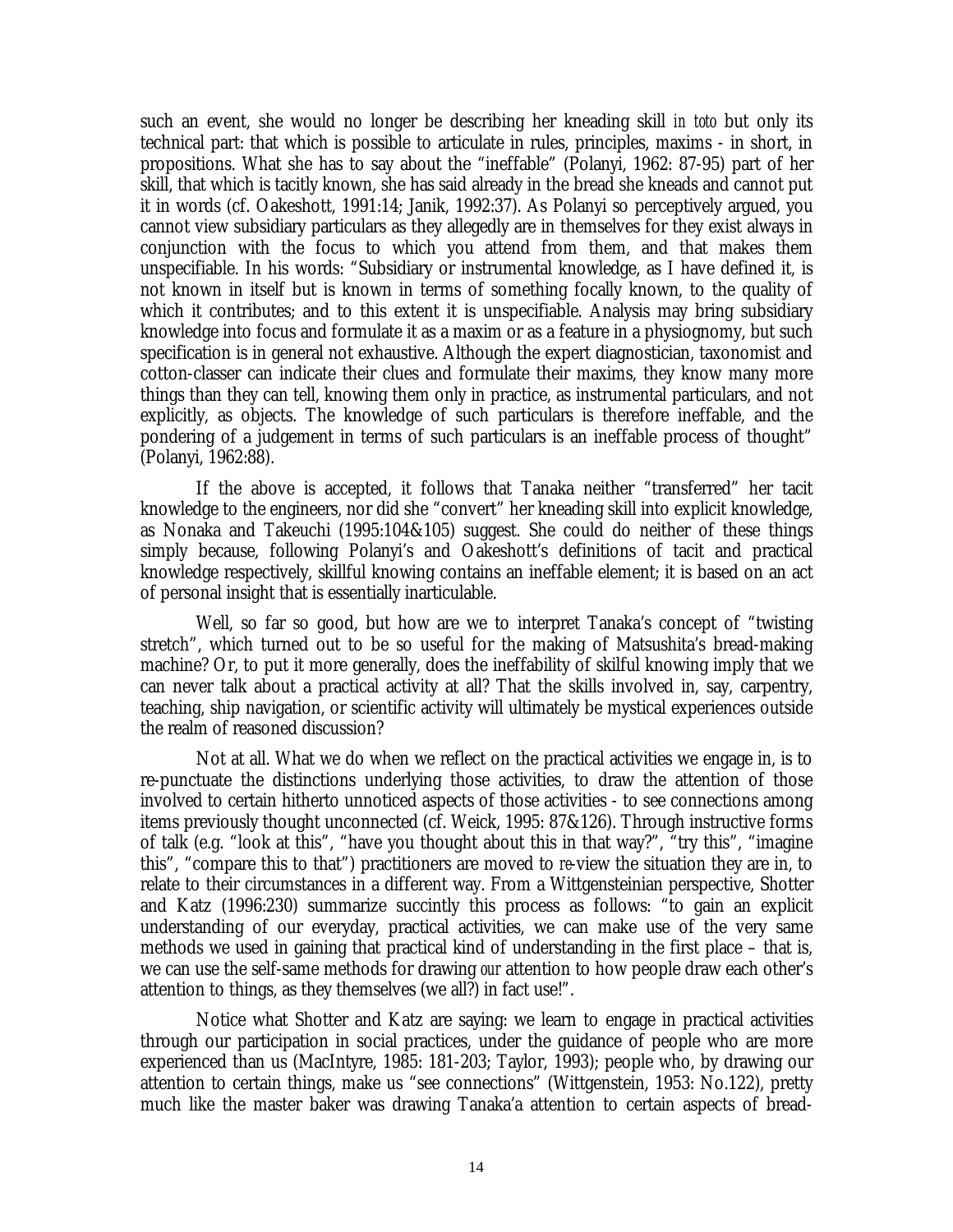kneading. Through her subsequent conversations with the engineers, Tanaka was able to form an explicit understanding of the activity she was involved in, by having her attention drawn to how the master baker was drawing her attention to kneading – hence the concept of "twisting stretch". It is in this sense that Wittgenstein talks of language as issuing reminders of things we *already* know: "Something that we know when no one asks us, but no longer know when we are supposed to give an account of it, is something that we need to *remind* ourselves of" (Wittgenstein, 1953: No.89; italics in the original).

In her apprenticeship, Tanaka came eventually to practice "twisting stretch" but she did not know it. She needed to be "reminded" of it. When we recursively punctuate our understanding, we see new connections and "[give] prominence to distinctions which our ordinary forms of language easily makes us overlook" (*op.cit*., No.132). Through the instructive (or directive) use of language we are led to notice certain aspects of our circumstances that, due to their simplicity and familiarity, they remain hidden ("one is unable to notice something – because it is always before one's eyes" (Wittgenstein, 1953: No.129). This is, then, the sense in which although skilful knowing is ultimately ineffable, it nonetheless can be talked about: through reminding ourselves of it, we notice certain important features which had hitherto escaped our attention and can now be seen in a new context. Consequently, we are led to relate to our circumstances in new ways and thus see new ways forward.

# **Conclusions**

Tacit knowledge has been greatly misunderstood in management studies – or so I have argued in this paper. Nonaka and Takeuchi's interpretation of tacit knowledge as knowledgenot-yet-articulated – knowledge awaiting for its "translation" or "conversion" into explicit knowledge –, an interpretation that has been widely adopted in management studies, is erroneous: it ignores the essential ineffability of tacit knowledge, thus reducing it to what can be articulated. Tacit and explicit knowledge are not the two ends of a continuum but the two sides of the same coin: even the most explicit kind of knowledge is underlain by tacit knowledge. Tacit knowledge consists of a set of particulars of which we are subsidiarily aware as we focus on something else. Tacit knowing is vectorial: we know the particulars by relying on our awareness of them for attending to something else. Since subsidiaries exist as such by bearing on the focus *to* which we are attending *from* them, they cannot be separated from the focus and examined independently, for if this is done, their meaning will be lost. While we can certainly focus on particulars, we cannot do so in the context of action in which we are subsidiarily aware of them. Moreover, by focussing on particulars after a particular action has been performed, we are *not* focussing on them as they bear on the original focus of action, for their meaning is necessarily derived from their connection to that focus. When we focus on particulars we do so in a new context of action which itself is underlain by a new set of subsidiary particulars. Thus the idea that somehow one can focus on a set of particulars and convert them into explicit knowledge is unsustainable.

 The ineffability of tacit knowledge does not mean that we cannot discuss the skilled performances in which we are involved. We can – indeed, should - discuss them provided we stop insisting on "converting" tacit knowledge and, instead, start recursively drawing our attention to how we draw each other's attention to things. Instructive forms of talk help us re-orientate ourselves to how we relate to others and the world around us, thus enabling us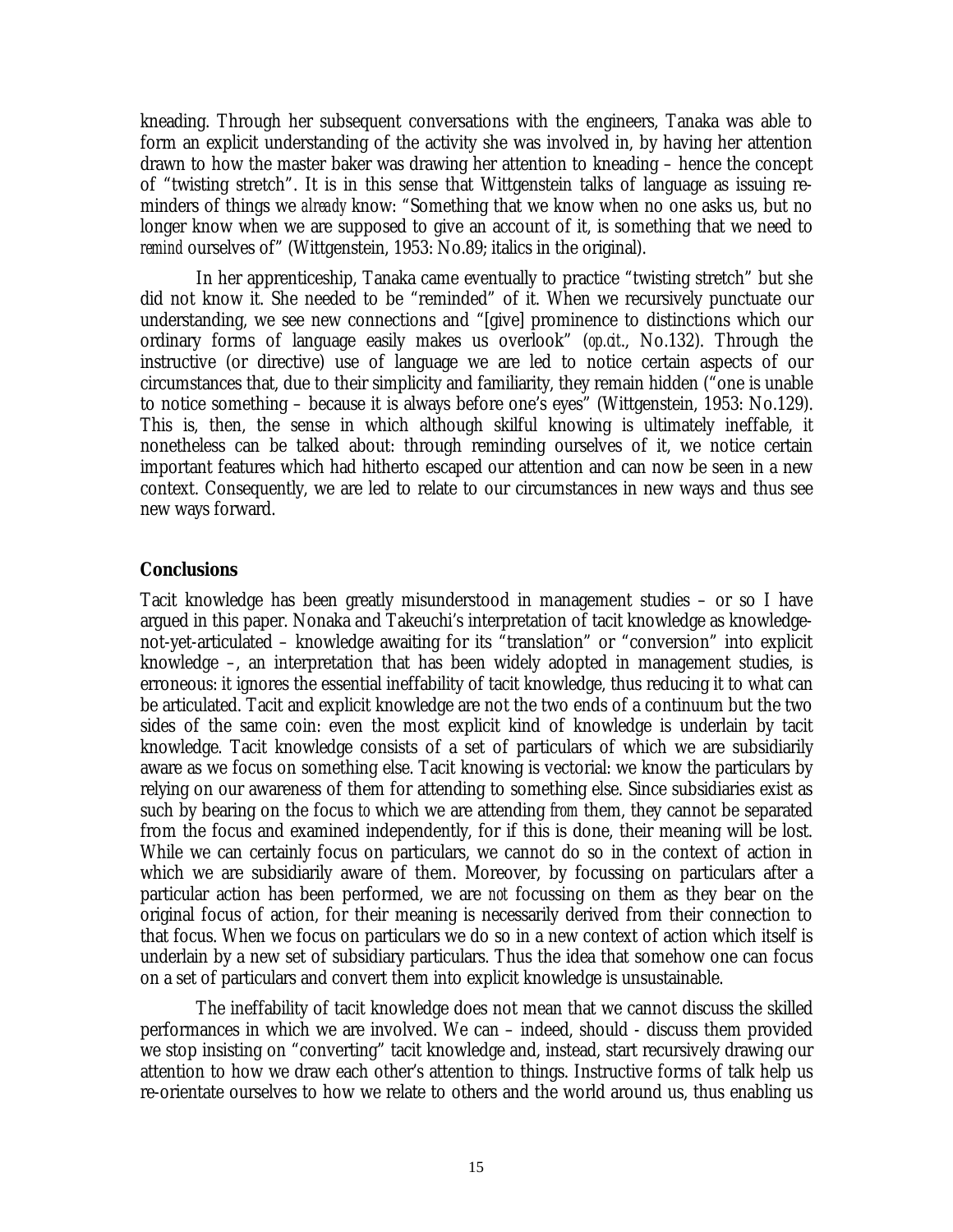to talk and act differently. We can command a clearer view of our tasks at hand if we "remind" ourselves of how we do things so that distinctions which we had previously not noticed, and features which had previously escaped our attention, may be brought forward. Contrary to what Ambrosini and Bowman (2001) suggest, we do not so much need to operationalise tacit knowledge (as explained earlier, we could not do this, even if we wanted) as to find new ways of talking, fresh forms of interacting, and novel ways of distinguishing and connecting. Tacit knowledge cannot be "captured", "translated", or "converted" but only displayed, manifested, in what we do. New knowledge comes about not when the tacit becomes explicit, but when our skilled performance – our praxis - is punctuated in new ways through social interaction (Tsoukas, 2001).

# **REFERENCES**

Ambrosini, V. and Bowman, C. (2001) Tacit knowledge: Some suggestions for operationalization, *Journal of Management Studies*, 38:811-829

Bell, D. (1999) The axial age of technology foreword: 1999. In D. Bell, *The Coming of the Post-Industrial Society*, New York: Basic Books, Special Anniversary Edition, pp.

ix-lxxxv

Boisot, M. H. (1995). *Information Space: A Framework for Learning in Organizations, Institutions and Culture*. London, UK: Routledge

Brown, J.S. and Duguid, P. (2000) *The Social Life of Information*, Boston: Harvard Business School Press

Bruner, J. (1990) *Acts of Meaning*, Cambridge, UK: Harvard University Press

Cook, S.D.N. and Brown, J.S. (1999) Bridging epistemologies: The generative dance between organizational knowledge and organizational knowing, *Organization Science*, 10:381-400

Cook, S.D.N. and Yanow, D. (1996) Culture and organizational learning. In M. D. Cohen and Sproull, L.S. (eds.), *Organizational Learning*, Thousand Oaks, CA: Sage, pp.430-459

Costelloe, T. (1998) Oakeshott, Wittgenstein, and the practice of social science, *Journal for the Theory of Social Behaviour*, 28:323-347

Davenport, T. H. and L. Prusak (1998). *Working Knowledge*. Cambridge, MA: Harvard University Press.

Devlin, K. (1999) *Infosense*, New York: W.H. Freeman & Co.

Dixon, N.M. (2000) *Common Knowledge*, Boston: Harvard Business School Press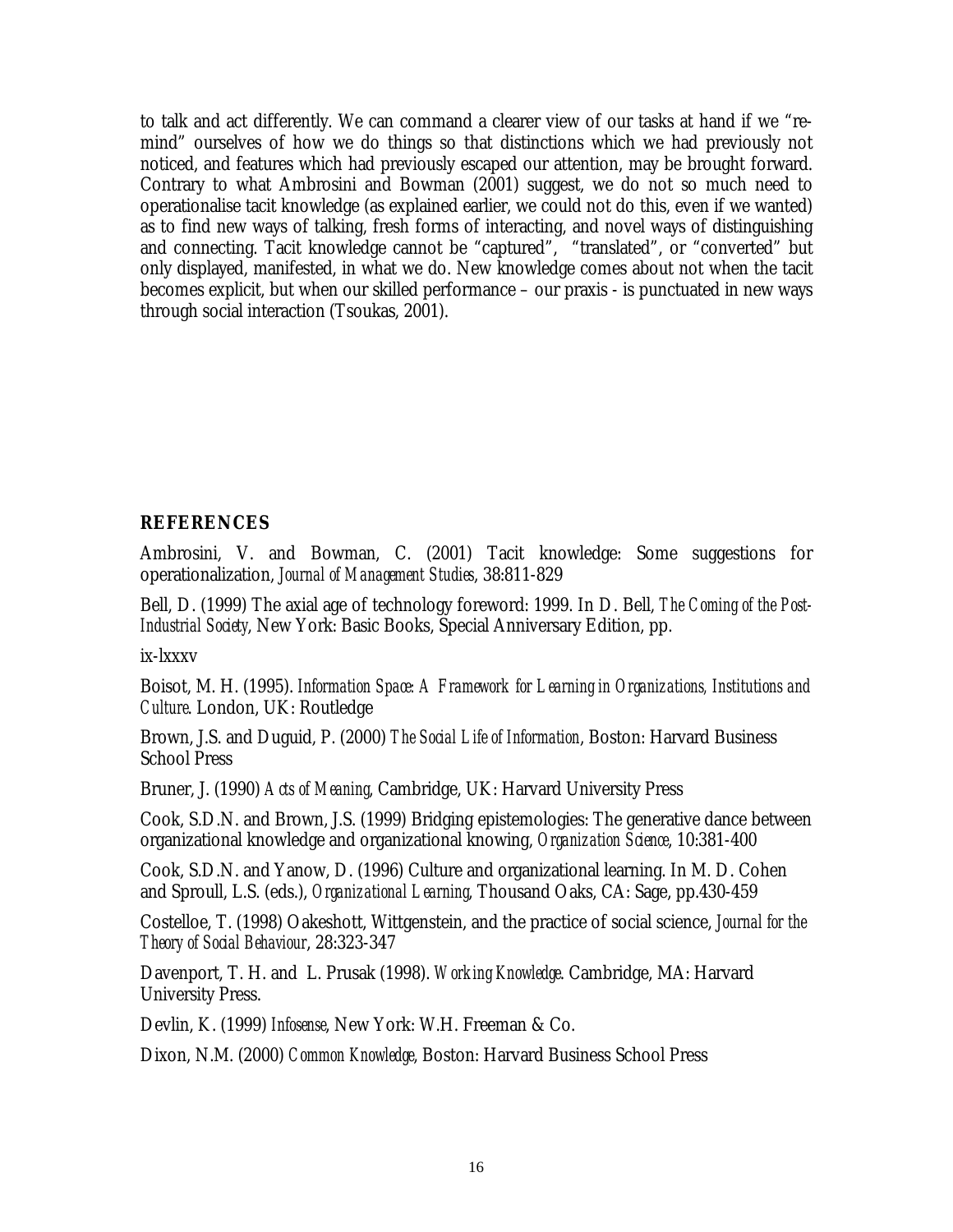Dreyfus, L.H. and Dreyfus, S.E. (2000) *Mind Over Machine*. New York: Free Press

Drucker, P. (1993) *Post-Capitalist Society*, Oxford: Butterworth/Heinemann

Eraut, M. (2000) Non-formal learning and tacit knowledge in professional work, *British Journal of Educational Psychology*, 70:113-136

Gill, J.H. (2000) *The Tacit Mode*, Albany: State University of New York Press

*Knowledge for Development* (1998/99), World Development Report, Oxford: Oxfrd University Press

Harper, D. (1987) *Working Knowledge*, Berkeley: University of California Press

Janik, A. (1992) Why is Wittgenstein important? In B. Goranzon and M. Florin (eds.), *Skill and Education*, London: Springer-Verlag, pp.33-40

Kreiner, K. (1999) Knowledge and mind. *Advances in Management Cognition and Organizational Information Processing*, 6:1-29

Lakoff, G. (1995) Body, brain, and communication (interviewed by I.A. Boal). In J. Brook and I.A. Boal (eds.), *Resisting the Virtual Life*, San Francisco: City Lights, pp.115-129

Leonard, D. and S. Sensiper (1998). The role of tacit knowledge in group innovation, *California Management Review*, 40(3): 112-132.

MacIntyre, A. (1985) *After Virtue*, London: Duckworth, Second Edition

Mansell, R. and When, U. (1998) *Knowledge Societies*, New York: Oxford University Press

Nonaka, I. and Takeuchi, H. (1995) *The Knowledge-Creating Company*, New York: Oxford University Press

Oakeshott, M. (1991) *Rationalism in Politics and Other Essays*, Indianapolis: Liberty Press, New and Expanded Edition

*Our Competitve Future: Building the Knowledge Driven Economy* (1998) Presented to Parliament by the Secretary of State for Trade and Industry, London: The Stationery Office

Polanyi, M. (1962) *Personal Knowledge*, Chicago: The University of Chicago Press

Polanyi, M. (1966) *The Tacit Dimension*, London: Routledge & Kegan Paul

Polanyi, M. (1969) *Knowing and Being*, Edited By M. Grene, Chicago: The University of Chicago Press

Polanyi, M. and Prosch, H. (1975) *Meaning*, Chicago: The University Of Chicago Press

Ryle, G. (1963) *The Concept of Mind*, London: Penguin

Shotter, J. and Katz, A.M. (1996) Articulating a practice from within the practice itself: Establishing formative dialogues by the use of a 'social poetics', *Concepts and Transformation*, 1:213-237

Spender, J.-C. (1996) Making knowledge the basis of a dynamic theory of the firm, *Strategic Management Journal*, 17: 45-62, Special Winter Issue